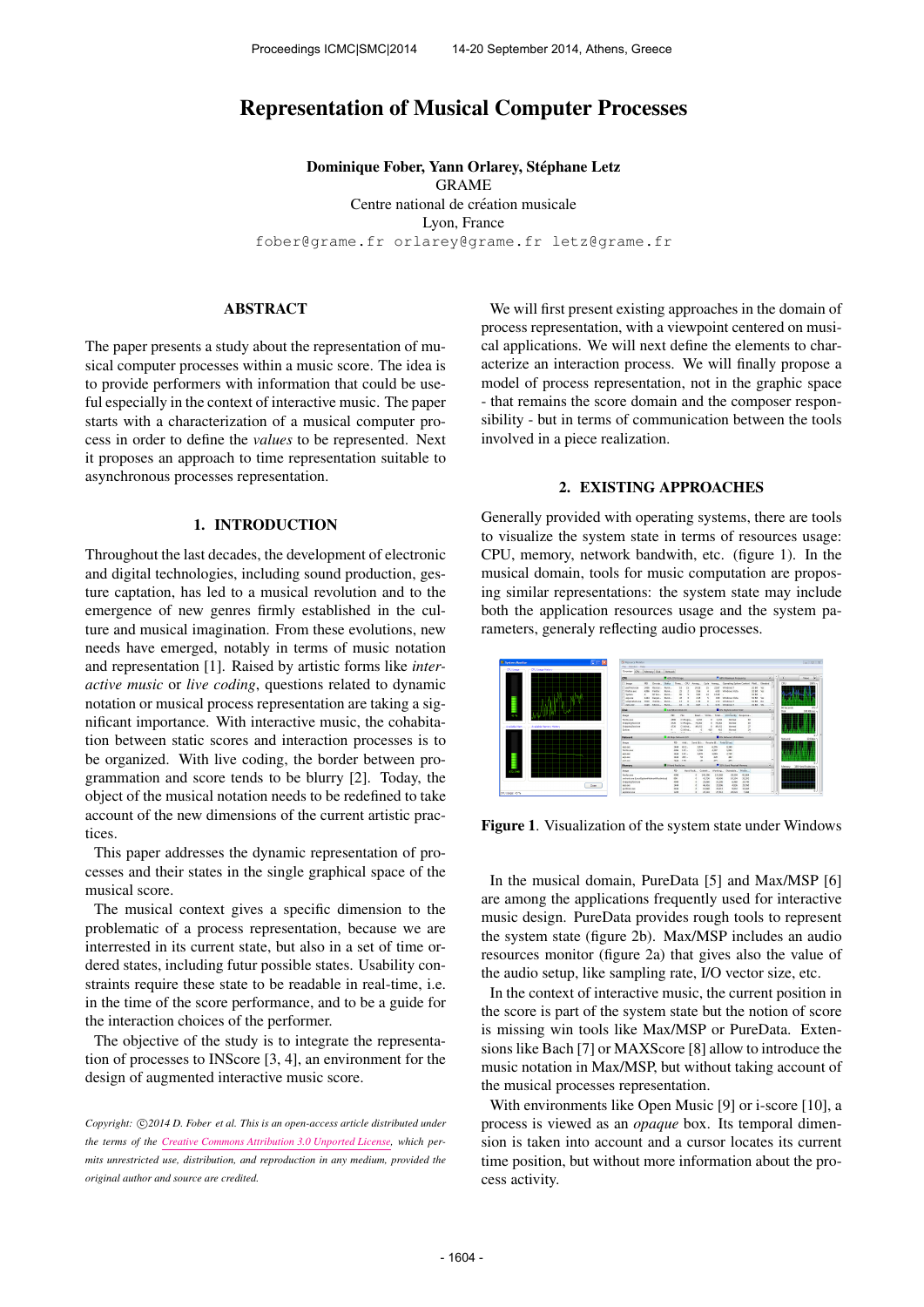

Figure 2. Visualization of the system state with Max/MSP and Pure Data

That's in the domain of live coding and interactive systems that the approaches look the more advanced. Thor Magnusson is developping a thought and tools that tend to narrow programming and music score [11, 2]. Ge Wang proposes also an approach based on code [12] as factor of instrumental expression for the *live coding*, with the programming language Chuck [13]. This idea is notably implemented in the audio programming environment *The Audicle* [14] where different visualizations of the code and of the system activity are proposed in an original and extensible approach(figure 3).



Figure 3. Visualization of the system state in the Audicle : a) waveform and spectrum, b) temporal information per thread, c) threads activity in a graphic form, d) in a detailled textual form.

Another approach of the visualization is centered on the listener, aiming at improving the perception using graphical information in a live coding context [15] or to make the mechanism of electronic instruments perceptible [16] (figure 4).

The main limitation of all these approaches is to be partial and centered on the applications that propose them. In addition, there is no emergent general model and the interoperability between the tools is not taken into account.



Figure 4. Visualization electronic instruments mechanism.

### 3. CHARACTERIZATION OF A MUSICAL COMPUT PROCESS

We will consider music computer processes as resulting from the music composition and thus, as being part of the music score. From this viewpoint, a process takes place in time: it can be passed, present or futur. We will talk of *active* process for a process that is present, and of *inactive* process for a past or futur process.

The temporal status will determine different ways to characterize a process: the properties of a process will be different whether active or inactive. Similarly, properties of a past process will differ from those of a futur process, which date and duration may be undefined, relative to an external event.

The characterization of a musical computer process we will be based on three types of information, classified according to their change rate:

- a static state: represent the information that doesn't change (e.g. the parent process) or that may change at a low rate (e.g. the sampling freq.)
- a dynamic state: represents the information that changes over time and depend on the process execution (e.g. the CPU usage)
- a temporal state: the process start date and its end date or duration. These properties may be undefined in an interactive context.

### 3.1 Static state

A process static state is made of the set of information that are invariant or that change at a low rate. This state is completely defined for an active process. It reflects the last active state for a passed process. For a futur process, it may indicate the first state to activate when it is known in advance.

For a generic process, the state may include:

- its parent process
- its status (active inactive)
- its computation mode (vectorization, parallélization,...)

- ...

For an audio process, the state may include: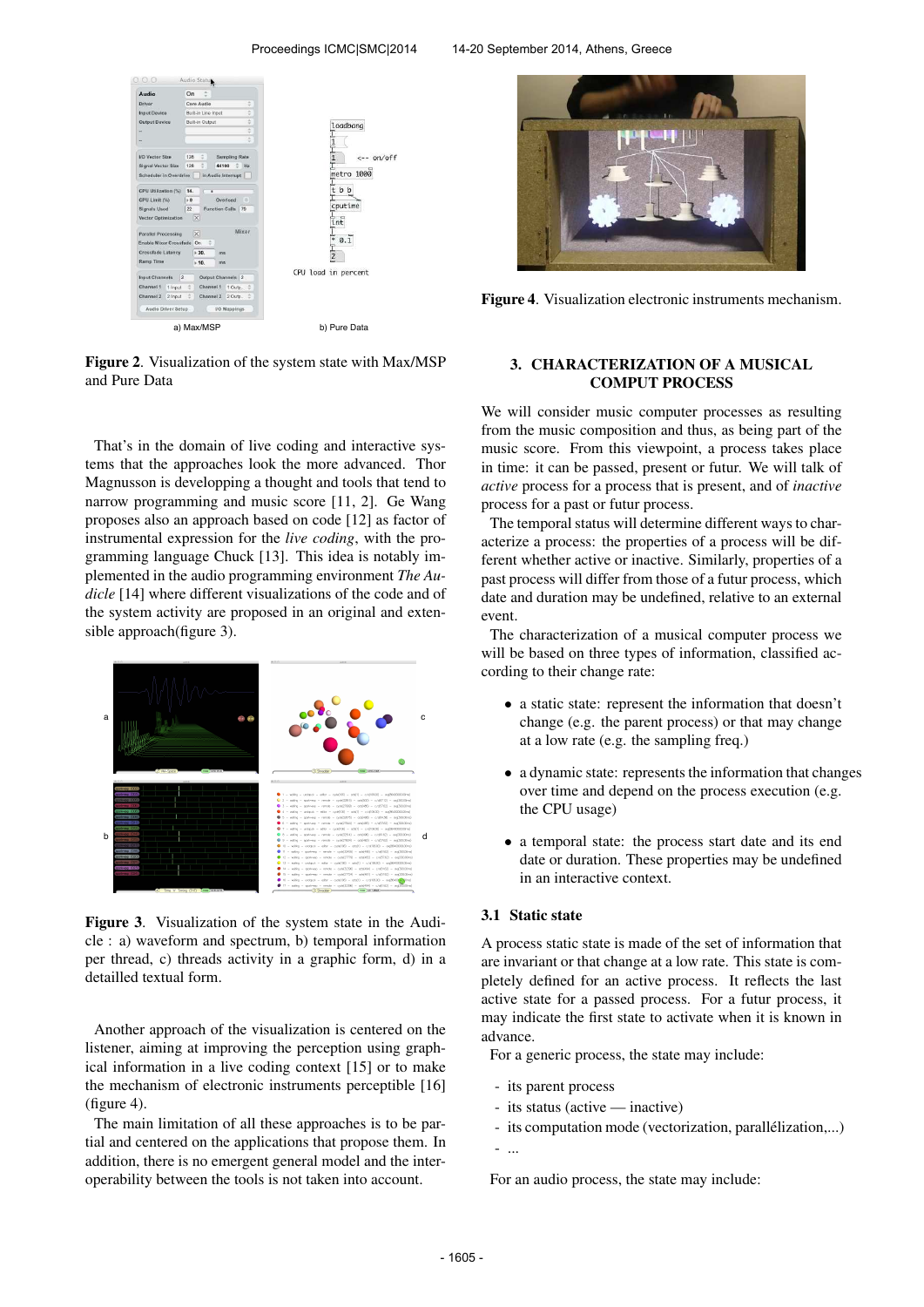- the I/O buffers size
- the sampling rate
- the I/O devices
- the driver
- ...

For any process, the state may include the value of the control parameters. For example: delay and feedback values of an echo.

The set of static properties is process dependant.

# 3.2 Dynamic state

The dynamic state of a process is closely linked to its activity and characterizes an active process.

For a generic process, the state may include:

- the CPU usage
- the threads count
- the memory usage
- ...

The result of a process computation may also reflect its state, e.g. the values of a process that computes a signal.

The dynamic state may include indications on the current computation, e.g. an index of confidence for a process that is doing pitch recognition or that is doing score following.

The set of dynamic properties is process dependant.

# 3.3 Temporal state

In a musical context and especially for interactive music [17], the temporal state of process (i.e. its start date, its end date or its duration) may be partially or totally undefined.

In case of an active process, the start date is known but its end may depend on another process and/or an external event. For a future process, both the start and end dates may be undefined.

In addition, the way to represent dates and durations may lead to undefined results, e.g. when expressed in a time relative to a tempo that is undefined.

In a musical context, this temporal information is critical for the performance of a piece and thus, require to be represented whatever its status.

The temporal properties are common to all the processes.

# 4. REPRESENTING THE STATE OF A MUSICAL COMPUTER PROCESS

We propose a format to represent the state of a musical process, suitable to inter-applications collaboration, allowing to dissociate a process involved in a piece computation and its graphic representation, that could be viewed as part of the music score.

We define the state of a process as a set of values that characterise this process at a given time. We'll talk of *property* to refer to one of these values. To represent a process state, this process should be able to describe its properties set.

# 4.1 Definition of a property

A process property is the association of an identifier and a value that may change over time. The value may be a number or a vector of values: e.g. a space position is defined by 3 values.

The value of a property may be bounded by an interval. Finally, the frequency of a property variation may also be defined.

The type of the values is in:

- int : for an integer number
- float : for a floating point number
- bool : for a boolean
- probability : the value is a probability. By convention, it will be expressed by floating point numbers in the interval [0, 1].

Values of a vector type are defined by a list of types.

|        | property: ident type [ range freq ] |
|--------|-------------------------------------|
| ident  | : string                            |
|        | url                                 |
| freq   | : integer                           |
| type   | : 'int'                             |
|        | 'float'                             |
|        | 'bool'                              |
|        | 'probability'                       |
|        | ( vector )                          |
| vector | : type                              |
|        | vector type                         |
| range  | : value value                       |
| value  | : int                               |
|        | float                               |
|        | bool                                |
|        | ( vlist )                           |
| vlist  | : value                             |
|        | vlist value                         |

Figure 5. A property definition

By convention, the frequency defines the rate of a value variation: it indicates a number of changes by second. The value 0 denotes constant values. When the variation rate is unknown, the frequency should be omitted.

## 4.2 Declaration of a properties set

A process state is defined by a list of properties (figure 6). In order to represent this state, a process must be able to communicate a description of its state.

```
process-state : states
states : property
             | states property
```
Figure 6. Description of a process state

JSON [18] could be used to declare the properties of a process. The figure 7 gives the example of a FAUST [19] process which state include the value of the control parameters as well as the computed signal.

## 4.3 A property state

The state of a property will be send as a pair associating an identifier and its value.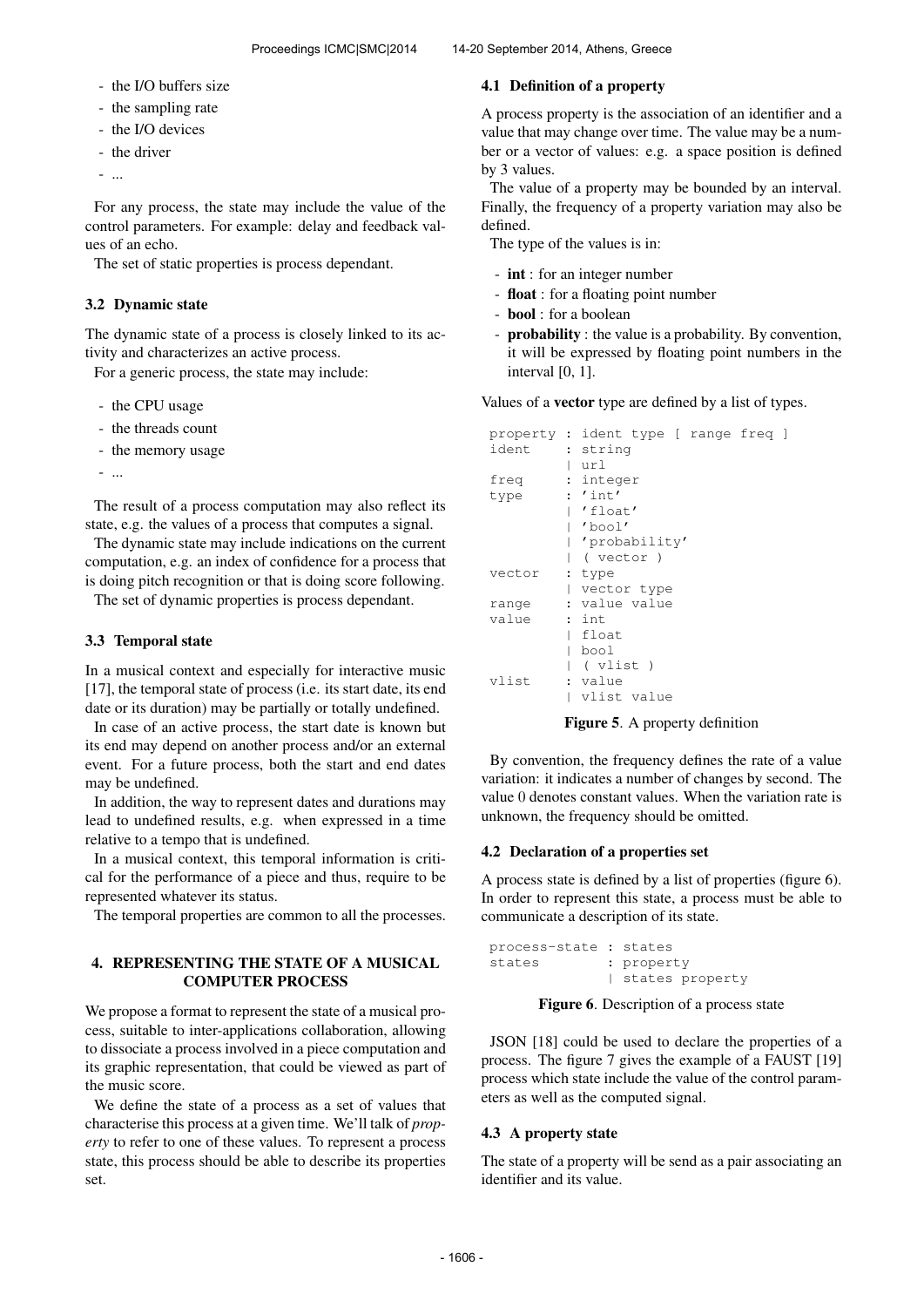```
{
  "process": "karplus",
  "states": [
   {
     "ident": "excitation",
     "type" : "float",
     "range": [{"min": 2},{"max": 512}]
   },
   {
     "ident": "play",
     "type" : "bool"
   },
   {
     "ident": "level",
     "type" : "float",
     "range": [{"min": 0},{"max": 1}]
   },
   {
     "ident": "attenuation",
     "type" : "float",
     "range": [{"min": 0},{"max": 1}]
   },
   {
     "ident": "duration",
     "type" : "float",
     "range": [{"min": 2},{"max": 512}]
   },
   {
     "ident": "signal",
     "type" : "float",
     "range": [{"min": -1},{"max": 1}],
     "freq" : 44100
   }
 ]
}
```
Figure 7. A FAUST process described using JSON

```
{ "excitation" : 124 }
```
Figure 8. Value of the excitation of the process karplus using the JSON format

When a list of values is associated to an identifier (figure 9), they could be interpreted in the context of the property frequency: when a frequency is defined, the set of values takes the corresponding duration.

 $\{$  "signal" :  $[-0.2, 0.1, 0.23, -0.05,$  $-0.01$ , 0.8, 0.8, 0.02,  $-0.5$  ] }

Figure 9. Values of the signal computed by the process karplus

OSC [20] may be used to transmit a state. In this case, the OSC address could be used as identifier (figure 10)

#### 4.4 Temporal state representation

All the processes have two common properties: a start date and a duration (or end date). These properties may be undefined (e.g. for a futur process), or partially defined (e.g. for an active process which end date is undefined).

In the context of interactive music, an undefined date corresponds to an external event. For example,

- a process start or end may correspond to the start or end of an improvisation sequence,

```
/karplus/signal -0.2 0.1 0.23 -0.05 -0.01
0.8 0.8 0.02 -0.5
```
Figure 10. Values of the signal transmitted via OSC

- a process mey be conditionally triggered, e.g. when a specific note sequence is played or in case of silence.

More generally, the scheduling of such processes may be described in terms of Allen relations [21], relatively to the events which they depend on. We will talk of *event based date or duration* to refer to these undefined dates or durations.

The properties of a process temporal state are described by a start and an end or duration (figure 11). The values can be expressed as time or under event form.

```
process-temporal-state
     : begin [ end | dur ]
begin : time | event
end : time I event
dur : time | event
```
Figure 11. Properties of a process temporal state

### *4.4.1 Events representation*

Even when a process has an event based date, we would like to represent it, at least in an approximative manner. In order to provide support for such representation, an event based date is defined as a triplet  $\mathcal{T} = (t_{left}, t, t_{right}),$ associated to a confidence level  $P$  and followed by an optionnal label (figure 12).

 $\mathcal T$  is such that  $t_{left} \leq t \leq t_{right}$ .  $\mathcal T$  defines a realisation interval [ $t_{left}$ ,  $t_{right}$ ] and a possible realisation date t. The confidence level  $[t_{left}, t_{right}]$  represents the realisation likelihood of the event at the date  $t$ . It is expressed as a floating point value in the interval 0, 1.

```
event : timeset confidence [ label ]
timeset : ( leftbound, expected,
rightbound )
leftbound : time
expected : time
rightbound : time
```
Figure 12. Approximation of event based time.

This kind of representation is intermediate between the description of Allen relations and classical dating. As an example, the following relation  $A \cap (B \mid S)$  (C fi D)) expressed in terms of Allen relations (figure 13) could be expressed in a *semi-instanciated* way as follows:

```
{ "process": "A",
    "start": "0/1",
    "dur": [ "1/4", "1/2", "1/1", 0.7 ]
}
{ "process": "B",
    "start": [ "1/4", "1/2", "1/1", 0.7 ],
    "dur": "1/4"
}
{ "process": "C",
    "start": [ "1/4", "1/2", "1/1", 0.7 ],<br>"dur": [ "1/2", "3/4", "1/1", 0.7 ]
               [ "1/2", "3/4", "1/1", 0.7 ]
```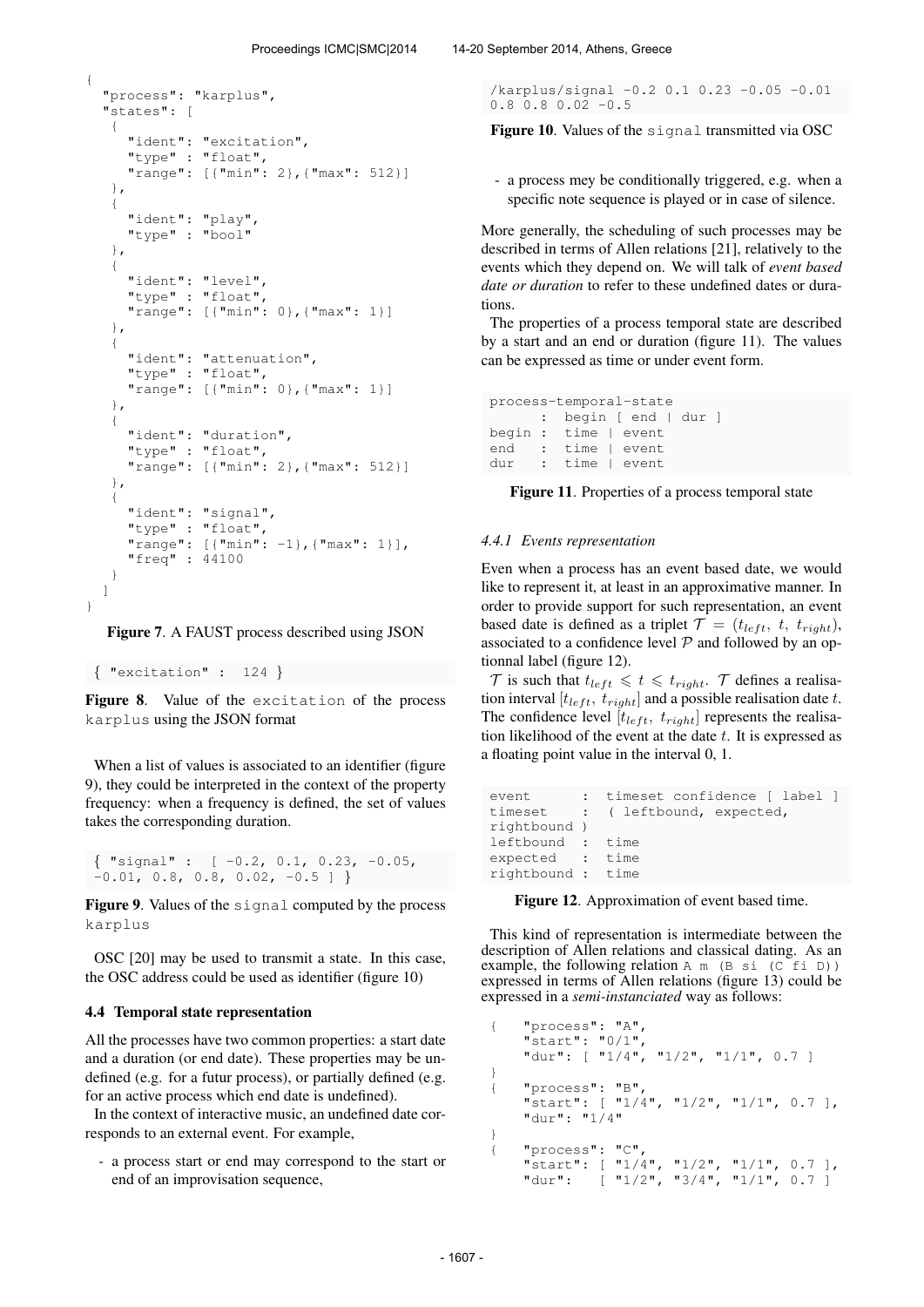```
}
{ "process": "D",<br>"start": [ "0/1",
      "start": [10/1", 1/2", 1/2", 0.8],<br>"end": [13/4", 15/4", 13/2", 0.5]"end": [ "3/4", "5/4", "3/2", 0.5 ]
}
                    A
                               B
                                    C
                                         D
```
Figure 13. Relations between 4 processes: B and C start with the end of A, D ends with C.

Note that the start date of the process D expresses a constraint on the duration, that should be greater or equal to a whole note.

One of the possibilities for the representation may consist to use a color gradient to account for uncertainties, as illustrated in figure 14, that is based on the example above.



Figure 14. Representation of the processes A, B, C, D, using color gradients to account for uncertainties.

#### 5. CONCLUSION

We propose a simple description of a musical process state. This description is disconnected from any representation format or communication protocol. However, examples using JSON or OSC are given because their simplicity of implementation was consistent with the proposed description of musical processes.

The critical problem of the representation of event based time is treated using a *probabilistic semi-instantiated* approach. This solution is less general than a description in terms or Allen relations, but it avoids solving the corresponding constraints to visualization applications, while realization systems have already to do it.

#### Acknowledgments

This research has been conducted in the framework of the INEDIT project that is funded by the French National Research Agency [ANR-12-CORD-009].

#### 6. REFERENCES

- [1] J. Freeman, "Bringing instrumental musicians into interactive music systems through notation," *Leonardo Music Journal*, vol. 21, no. 15-16, 2011.
- [2] T. Magnusson, "Algorithms as scores: Coding live music," *Leonardo Music Journal*, vol. 21, pp. 19–23, 2011.
- [3] D. Fober, Y. Orlarey, and S. Letz, "Inscore an environment for the design of live music scores," in *Proceedings of the Linux Audio Conference – LAC 2012*, 2012, pp. 47–54.
- [4] D. Fober, S. Letz, Y. Orlarey, and F. Bevilacqua, "Programming interactive music scores with inscore," in *Proceedings of the Sound and Music Computing conference – SMC'13*, 2013, pp. 185–190. [Online]. Available:<fober-smc2013-final.pdf>
- [5] M. Puckette, "Pure data: another integrated computer music environment," in *Proceedings of the International Computer Music Conference*, 1996, pp. 37–41.
- [6] ——, "Combining Event and Signal Processing in the MAX Graphical Programming Environment," *Computer Music Journal*, vol. 15, no. 3, pp. 68–77, 1991.
- [7] A. Agostini and D. Ghisi, "Bach: An environment for computer-aided composition in max," in *Proceedings of International Computer Music Conference*, ICMA, Ed., 2012, pp. 373–378.
- [8] N. Didkovsky and G. Hajdu, "Maxscore: Music notation in max/msp," in *Proceedings of International Computer Music Conference*, ICMA, Ed., 2008.
- [9] G. Assayag, C. Rueda, M. Laurson, C. Agon, and O. Delerue, "Computer-assisted composition at ircam: From patchwork to openmusic," *Comput. Music J.*, vol. 23, no. 3, pp. 59–72, Sep. 1999. [Online]. Available:<http://dx.doi.org/10.1162/014892699559896>
- [10] A. Allombert, M. Desainte-Catherine, and G. Assayag, "Iscore: a system for writing interaction," in *Proceedings of the Third International Conference on Digital Interactive Media in Entertainment and Arts, DIMEA 2008, 10-12 September 2008, Athens, Greece*, ser. ACM International Conference Proceeding Series, S. Tsekeridou, A. D. Cheok, K. Giannakis, and J. Karigiannis, Eds., vol. 349. ACM, 2008, pp. 360–367.
- [11] T. Magnusson, "The ixiquarks: Merging code and gui in one creative space." in *Proceedings of the International Computer Music Conference*, 2007.
- [12] G. Wang and P. R. Cook, "On-the-fly programming: Using code as an expressive musical instrument," in *Proceedings of the International Conference on New Interfaces for Musical Expression*, 2004, pp. 138–143.
- [13] ——, "Chuck: a concurrent, on-the-fly audio programming language," in *Proceedings of International Computer Music Conference*, ICMA, Ed., 2003, pp. 219– 226.
- [14] ——, "The audicle: a contextsensitive, on-the-fly audio programming environ/mentality," in *Proceedings of the International Computer Music Conference*, ICMA, Ed., 2004.